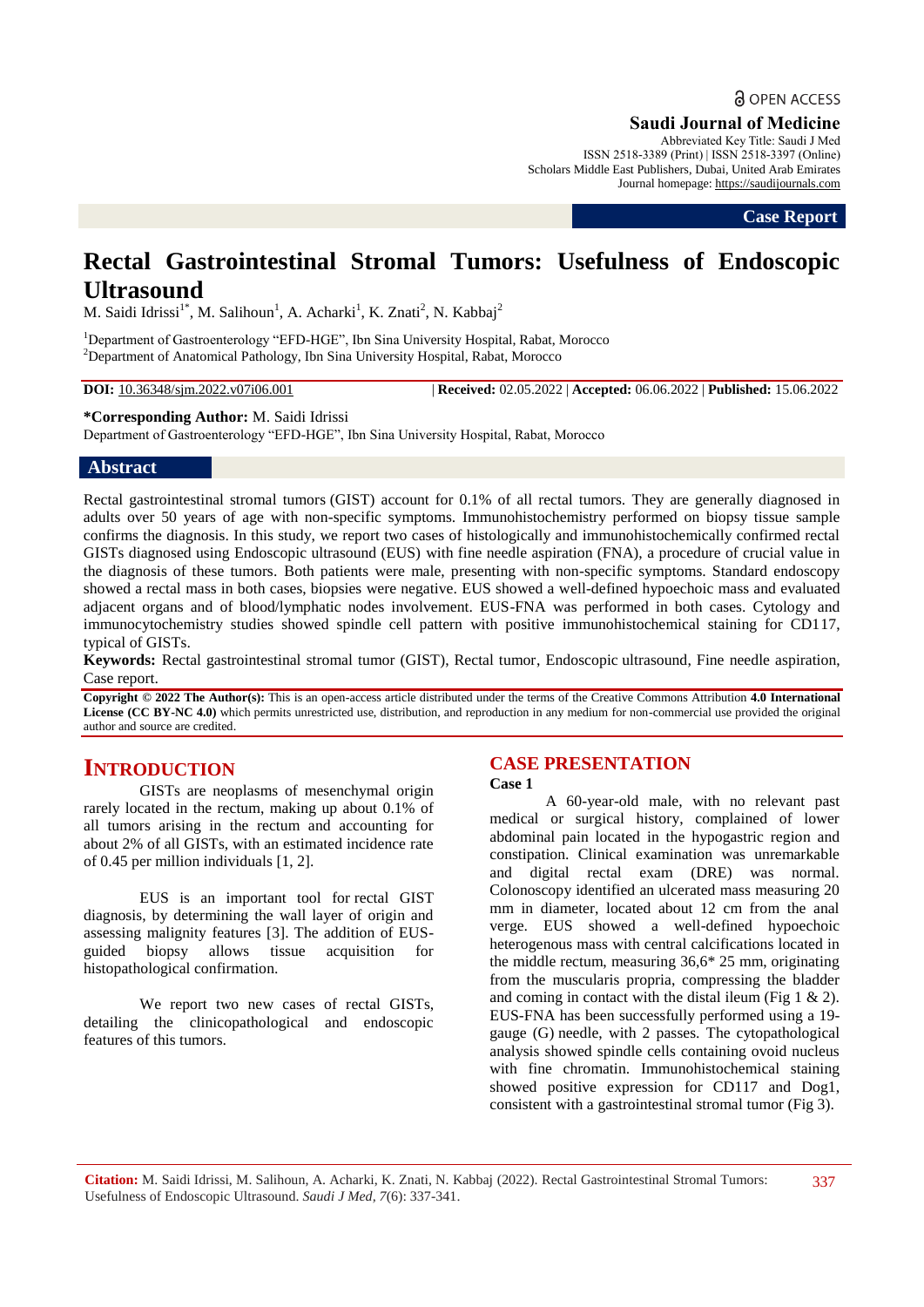M. Saidi Idrissi *et al.*; Saudi J Med, Jun, 2022; 7(6): 337-341



**Figure 1: EUS showed a well-defined heterogeneous slightly echogenic solid mass with central calcifications and no significant flow on color Doppler**



**Figure 2: EUS revealed contact between the rectal mass and the distal ileum**



**Figure 3: Cytological and immunohistochemical findings. Cell blocks showing spindle cells containing ovoid nucleus with fine chromatin x (A, hematoxylin and eosin [H&E], x 100), week nuclear staining for dog1(B x400) and positive staining for CD117 in tumor cells (C x400)**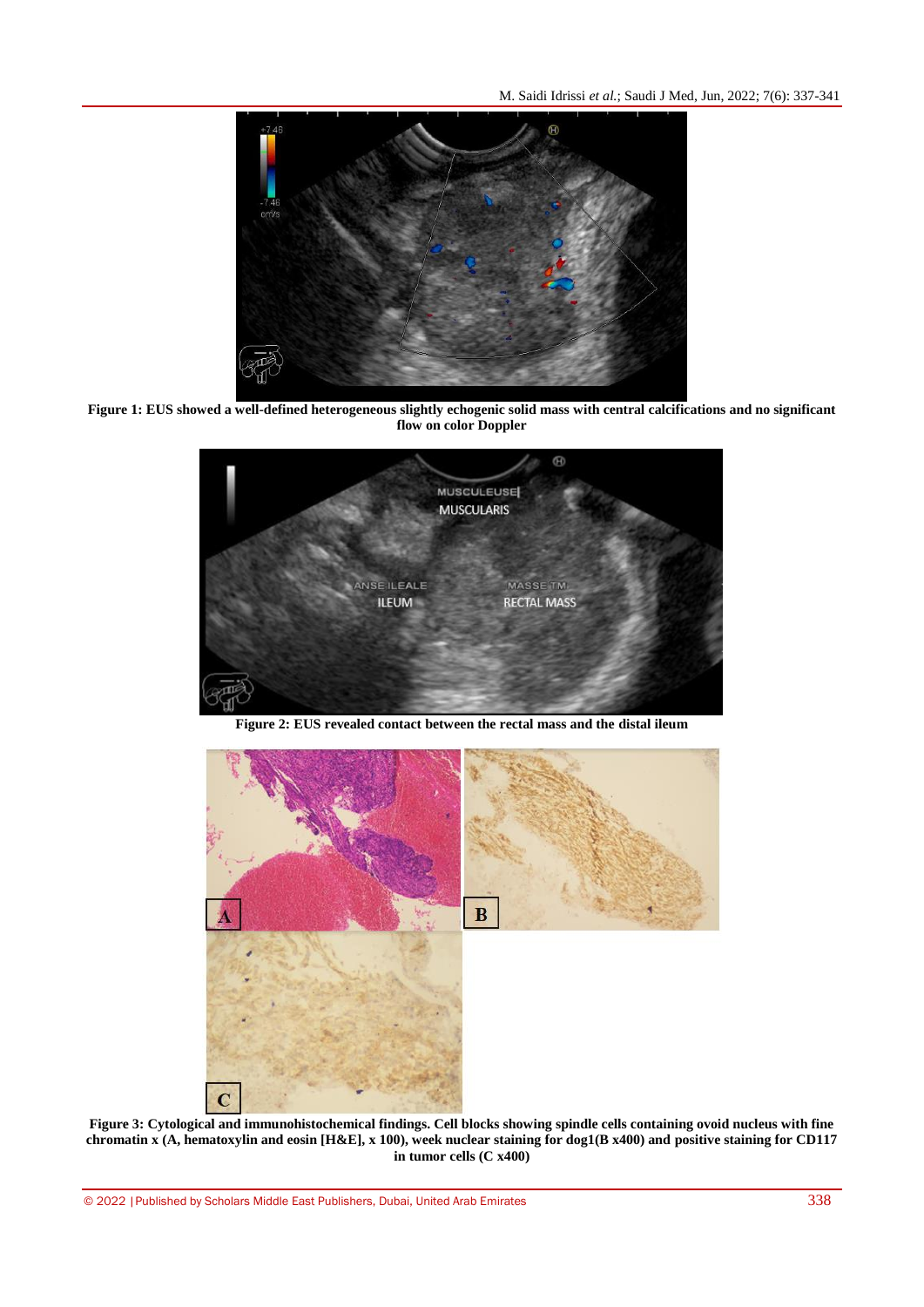#### **Case 2**

A 49-year-old male, presented with abdominal pain and cramping, tenesmus, and incomplete stool evacuation stool. DRE found a palpable indurated mass rectal mass 5 cm from the anal verge. Flexible sigmoidoscopy showed an ulcerative budding mass extending from 5 cm from the anal verge to 25cm, repeated biopsies were negative.

EUS revealed a noncircumferential submucosal solid hypoechoic mass invading the mucosa, located in the lower rectum extending to 25 cm from the anal margin, where it became stenosing. The rectal sphincters were not invaded, multiples perirectal lymph nodes were detected.

EUS-FNA performed using a 19-G needle with 3 passes. Cytology and immunocytochemistry studies showed spindle cell pattern with positive Immunohistochemical staining for CD117, typical of GISTs.

#### **DISCUSSION**

Rectal GISTs generally occur in middle-aged individuals between the fifth and sixth decades, predominantly in males [4]. In our study both patients were male with a mean age of 54 years, in line with the pathological literature.

GISTs probably originate from the interstitial cells of Cajal, are spindly-shaped (70% of cases) and typically defined as CD 117/KIT and/or DOG1 positive, making immunohistochemical staining for these markers an important diagnostic tool [5].

Rectal GISTs have a worse prognosis than other gastro-intestinal locations and high local recurrence rate [2]. After rectal GIST resection, the most common cause of death GIST is distant metastasis, with a frequent involvement of the liver [1].

Clinically, the reported symptoms of rectal GISTs are rectal bleeding, tenesmus, abdominal pain with painful contractions, abnormal evacuation (mucus, pus, etc.), transit disorders, urinary complaints or altered general condition [6-8]. In this study, the most frequent symptoms were abdominal pain and constipation.

Rectal GISTs are frequently found incidentally, either on cross-sectional imaging, screening colonoscopy, or clinical examination. Lowlying GISTs may be felt as a smooth, firm mass on physical examination [2]. In our study, both patients were symptomatic and physical examination identified a rectal mass in one case.

Computed tomography and magnetic resonance imaging are useful imaging methods for detection and staging of these neoplasm [2, 9]. Rectal

GISTs appear as large, bulky, exophytic rectal masses with heterogenous enhancement. The presence of features such as well-demarcated margins, prominent extraluminal location and no surrounding adenopathy, and lack of bowel lumen constriction despite the large size of the tumor, allow GISTs to be differentiated from malignant epithelial neoplasms [8].

Endoscopic examinations are key in rectal GIST's diagnosis. GISTs can have an exophytic and/or intramural pattern of growth. The main endoscopic finding is a round smooth mass covered with normal mucosa in endoluminal tumors, and a stiffening of the rectal wall in exophytic forms [10]. Other findings on endoscopy such as Irregular borders, ulceration, and growth during endoscopic follow-up are considered clinically malignant features [11].

Conventional biopsy by endoscopy is frequently negative since biopsy sample provides only mucosal tissue [10, 12] the Reported diagnostic yield of this approach is poor, ranging from 17 to 42% [12].

In this context, EUS is an invaluable tool for the diagnosis, by determining the wall layer of the origin and assessing its echogenicity [3]. Since rectal GISTs typically arise within the muscularis propria [8].

The typical EUS features of a GIST is a hypoechoic, round to oval, homogeneous mass, with well-defined contours. GISTs are seen as fourth layer tumors in EUS. Large or clinically malignant GISTs can display irregular margins [12]. EUS finding such as irregular shape, heterogeneous echotexture, central necrosis, echogenic foci or calcification are associated with high-risk GISTs [13].

Contrast-enhanced harmonic (CH) imaging of EUS is a useful tool in differentiating GISTs from benign SELs and evaluating the malignancy potential of GISTs. Hyper-enhancement pattern on CH-EUS has an accuracy ranging from 82.2 to 100% in the diagnosis of GISTs [3].

CH-EUS allows the visualization of the intratumoral microvascularity to estimate the malignancy potential of GISTs [14]. CH-EUS findings predicting high-grade malignancy are: irregular and abundant intra-tumor blood vessels , heterogeneous enhancement patterns and the existence of nonenhancing spots [3].

The principal differential diagnoses of GISTs by imaging methods and EUS are schwannoma, leiomyoma, leiomyosarcoma [14]. Thus, tissue sampling is required for a conclusive diagnosis.

EUS-FNA is an effective tissue sampling method for the diagnosis of submucosal lesions [12],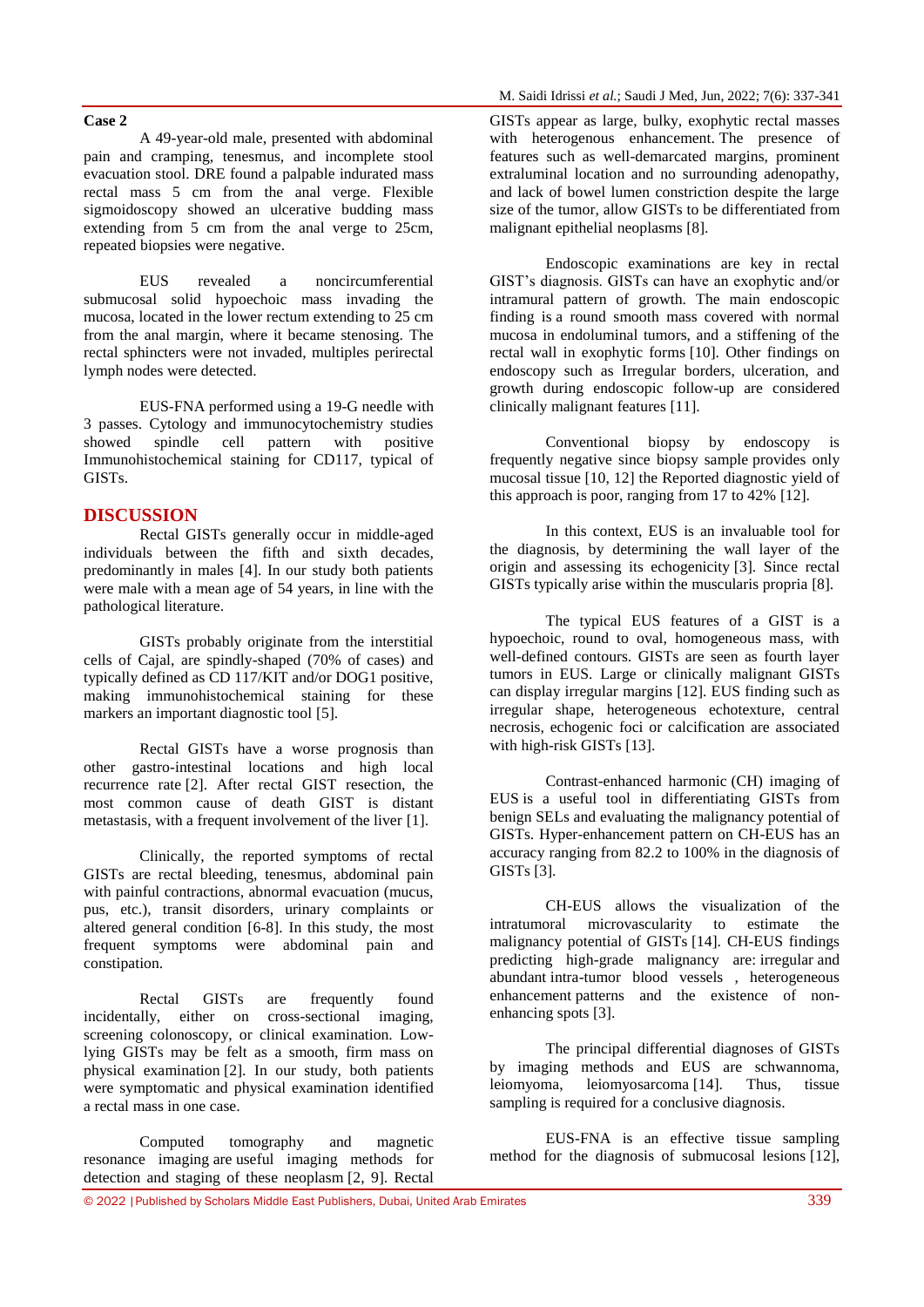with a diagnostic accuracy rate ranging from 70 to 90% [11].

For the diagnosis of GISTs, the sensitivity of EUS-FNA cytology was 78.4%, influenced by size, location, shape, and layer of origin in a study by Sepe PS and al [15]. However, despite EUS-FNA good accuracy in identifying spindle cells and mitotic activity, it has a limited ability to procure tissue for immunohistochemistry, which is a critical element in establishing the diagnosis and prognosis of GISTs [16].

EUS-FNA has an inconsistent diagnostic yield in different studies, ranging from 46 % to 93 % [17]. The non-diagnostic FNA-specimens in GISTs, can leads to a lack of prognostic information based on the tumor mutation profile and proliferation rate, making it an obstacle for the early personalized management of GISTs [18].

Core needles for EUS-guided fine-needle biopsy (EUS-FNB) emerged to overcome the limitations of EUS-FNA and optimize the diagnostic yield of lesions such as GISTs [17].

In a retrospective large multicenter study, FNB for suspected GISTs was superior to EUS-FNA in establishing the diagnosis of GISTs, with a diagnostic yield for FNB more than double that of FNA, making FBN an effective method in preventing repeated EUS procedures or unnecessary surgery on benign lesions discovered [17]. In our study, EUS-FNA was the mainstay of obtaining tissue and allowed an accurate pathological diagnosis of the tissue specimen in both cases of rectal GISTs.

#### **CONCLUSION**

EUS is a crucial technique in the diagnosis of rectal GISTs. It identifies the affected rectal layer, assesses the tumor size, and evaluates the involvement of adjacent organs and blood/lymphatic vessels for tumor staging. The addition of FNA or FNB to EUS enables tissue analysis for diagnosis confirmation and high-risk features identification, thus helping in the guidance for the best therapeutic management.

#### **REFERENCES**

- 1. Hamada, M., Ozaki, K., Horimi, T., Tsuji, A., Nasu, Y., Iwata, J., & Nagata, Y. (2008). Recurrent rectal GIST resected successfully after preoperative chemotherapy with imatinib mesylate. *International Journal of Clinical Oncology*, *13*(4), 355-360.
- 2. Kane, W. J., & Friel, C. M. (2019). Diagnosis and treatment of rectal gastrointestinal stromal tumors. *Diseases of the Colon & Rectum*, *62*(5), 537-540.
- 3. Tamura, T., & Kitano, M. (2019). Contrast enhanced endoscopic ultrasound imaging for

gastrointestinal subepithelial tumors. *Clinical Endoscopy*, *52*(4), 306-313.

- 4. Miettinen, M., Furlong, M., Sarlomo-Rikala, M., Burke, A., Sobin, L. H., & Lasota, J. (2001). Gastrointestinal stromal tumors, intramural leiomyomas, and leiomyosarcomas in the rectum and anus: a clinicopathologic, immunohistochemical, and molecular genetic study of 144 cases. *The American journal of surgical pathology*, *25*(9), 1121-1133.
- 5. Lee, S. J., Hwang, C. S., Kim, A., Kim, K., & Choi, K. U. (2016). Gastrointestinal tract spindle cell tumors with interstitial cells of Cajal: prevalence excluding gastrointestinal stromal tumors. *Oncology Letters*, *12*(2), 1287-1292.
- 6. Rejab, H., Kridis, W. B., Ameur, H. B., Feki, J., Frikha, M., & Beyrouti, M. I. (2014). Tumeur stromale rectale: à propos d'une observation. *Pan Afr Med J*, 17, 119.
- 7. Jallouli, A., Jarti, M., & Haida, M. (2021). Rectal Gastrointestinal Stromal Tumor (GIST): About a Rare and Unusual Case. *Int J Innov Research Med Science*, 6(11), 814-817.
- 8. Jiang, Z. X., Zhang, S. J., Peng, W. J., & Yu, B. H. (2013). Rectal gastrointestinal stromal tumors: imaging features with clinical and pathological correlation. *World Journal of Gastroenterology: WJG*, *19*(20), 3108-3116.
- 9. Puckett, Y., & Aryaie, A. (2017). Case report of diffusely metastatic rectal GIST. *International journal of surgery case reports*, *37*, 4-9.
- 10. Samlani-Sebbane, Z., Diffaa, A., Charaf, K., Rabbani, K., Narjis, Y., El Mansouri, F., ... & El Idrissi Dafali, A. (2011). Le GIST rectal: à propos de deux observations et une revue de la littérature. *Journal Africain d'Hépato-Gastroentérologie*, *5*(1), 60-62.
- 11. Nishida, T., Kawai, N., Yamaguchi, S., & Nishida, Y. (2013). Submucosal tumors: comprehensive guide for the diagnosis and therapy of gastrointestinal submucosal tumors. *Digestive Endoscopy*, *25*(5), 479-489.
- 12. Sepe, P. S., & Brugge, W. R. (2009). A guide for the diagnosis and management of gastrointestinal stromal cell tumors. *Nature reviews Gastroenterology & hepatology*, *6*(6), 363-371.
- 13. Kang, J. H., Lim, J. S., Kim, J. H., Hyung, W. J., Chung, Y. E., Choi, J. Y., ... & Kim, K. W. (2009). Role of EUS and MDCT in the diagnosis of gastric submucosal tumors according to the revised pathologic concept of gastrointestinal stromal tumors. *European radiology*, *19*(4), 924-934.
- 14. Sakamoto, H., Kitano, M., & Kudo, M. (2010). Diagnosis of subepithelial tumors in the upper gastrointestinal tract by endoscopic ultrasonography. *World Journal of Radiology*, *2*(8), 289-297.
- 15. Sepe, P. S., Moparty, B., Pitman, M. B., Saltzman, J. R., & Brugge, W. R. (2009). EUS-guided FNA for the diagnosis of GI stromal cell tumors:
- © 2022 |Published by Scholars Middle East Publishers, Dubai, United Arab Emirates 340